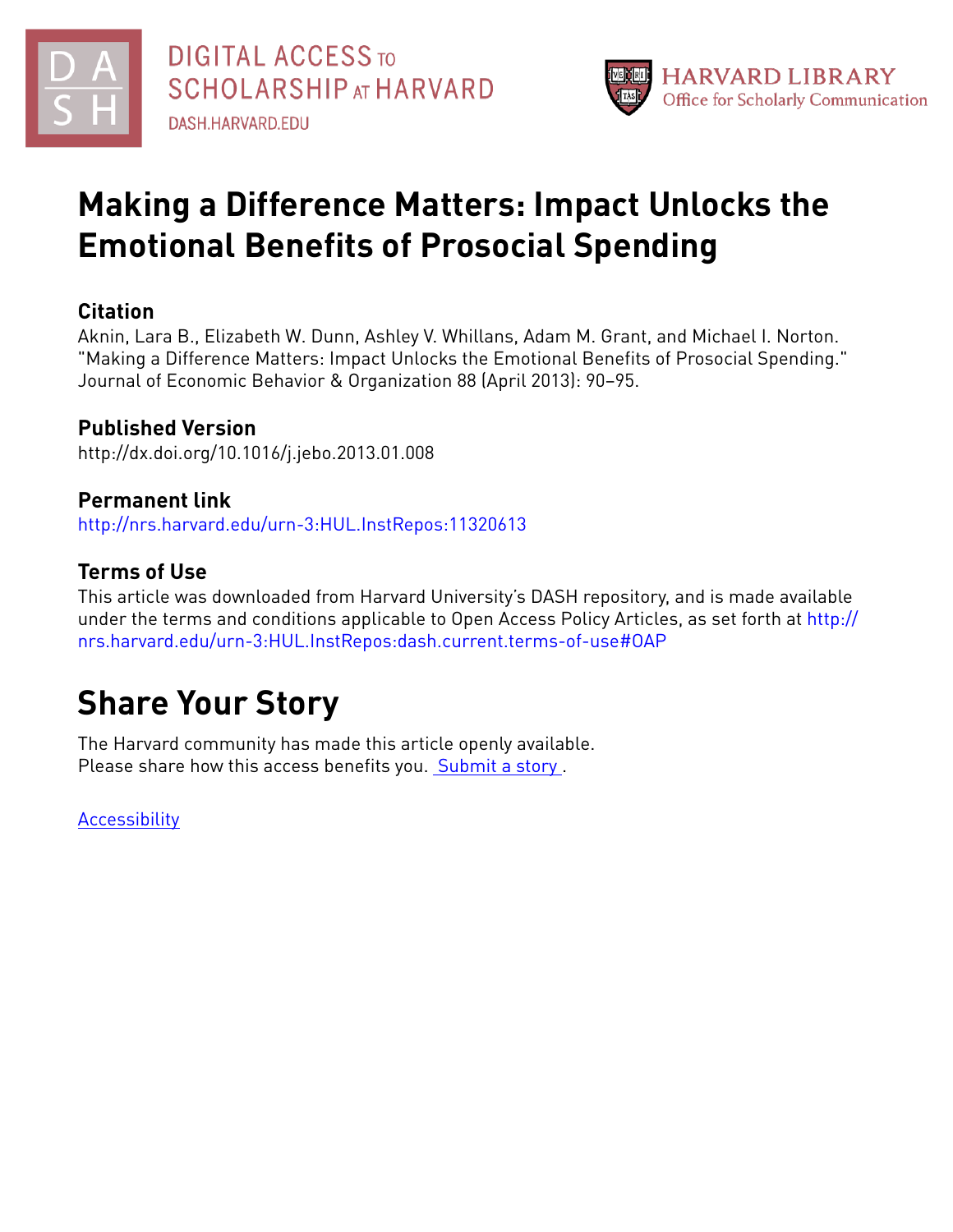Making a Difference Matters: Impact Unlocks the Emotional Benefits of Prosocial Spending

Lara B. Aknin

Simon Fraser University

Elizabeth W. Dunn, Ashley V. Whillans

University of British Columbia

Adam M. Grant

Wharton Business School

Michael I. Norton

Harvard Business School

# WORD COUNT: 2,914

CORRESPONDING AUTHOR: Lara Aknin laknin@sfu.ca Department of Psychology Simon Fraser University 8888 University Drive, Burnaby, BC V5A 1S6 CANADA Phone: 604-729-9571 Fax: 778-782-3427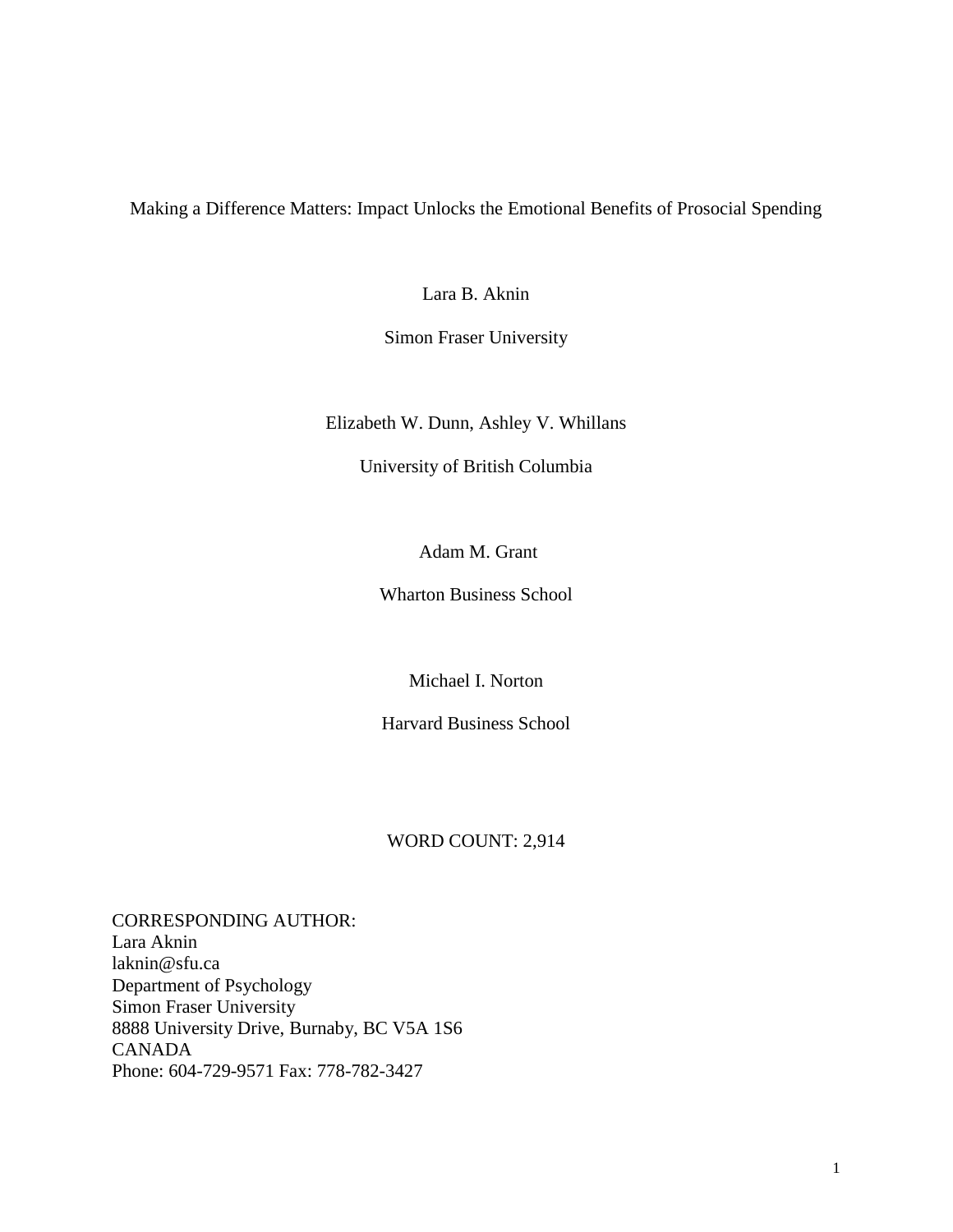#### Abstract

When does giving lead to happiness? Here, we present two studies demonstrating that the emotional benefits of spending money on others (*prosocial spending*) are unleashed when givers are aware of their positive impact. In Study 1, an experiment using real charitable appeals, giving more money to charity led to higher levels of happiness only when participants gave to causes that explained how these funds are used to make a difference in the life of a recipient. In Study 2, participants were asked to reflect upon a time they spent money on themselves or on others in a way that either had a positive impact or had no impact. Participants who recalled a time they spent on others that had a positive impact were happiest. Together, these results suggest that highlighting the impact of prosocial spending can increase the emotional rewards of giving.

Keywords: Prosocial spending, prosocial impact, subjective well-being, happiness, donations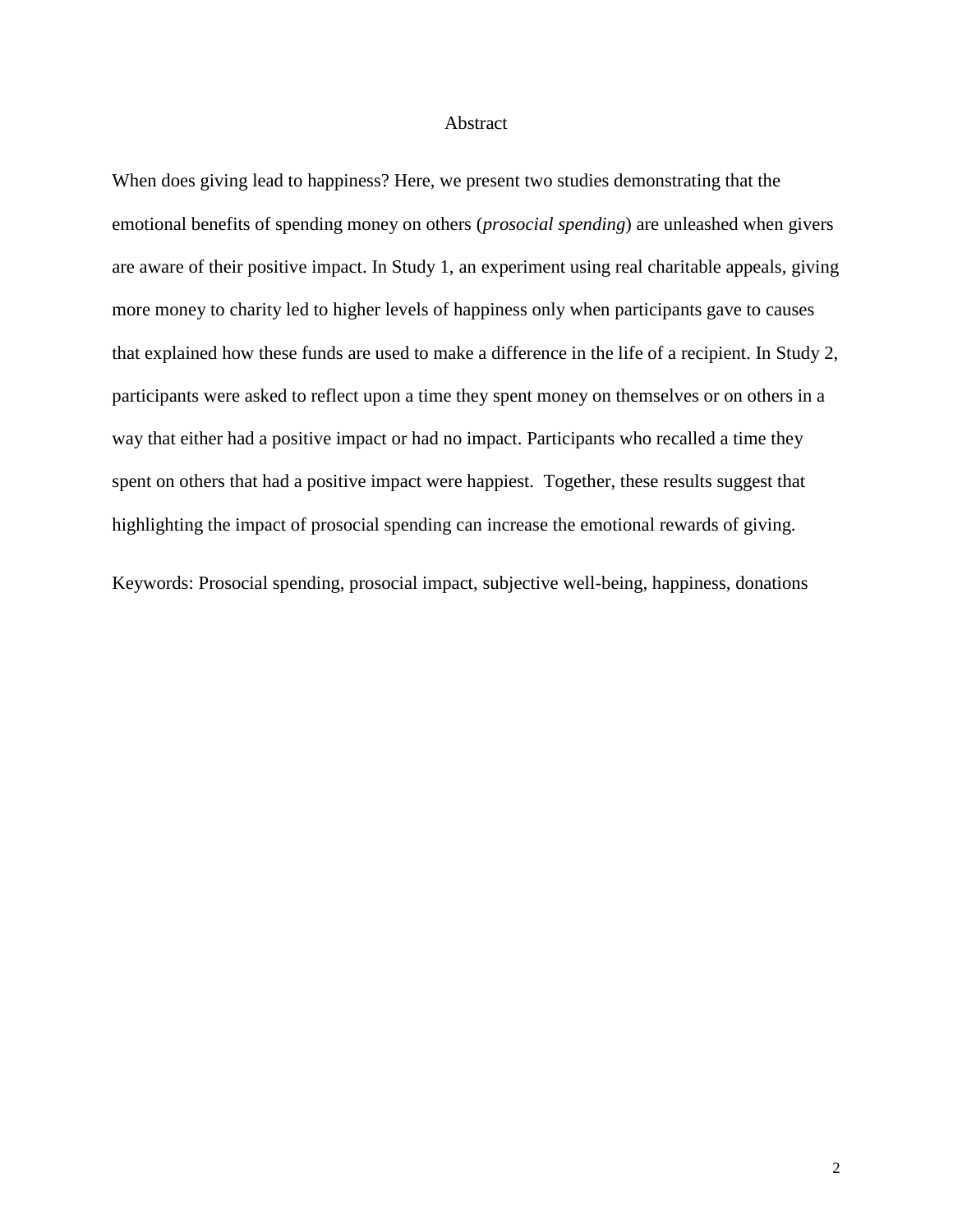Giving often feels good. A growing body of research demonstrates that using time and money to benefit others has emotional rewards for the giver. For instance, Lyubomirsky, Sheldon and Schkade (2005) report that participants assigned to commit five acts of kindness on one day a week for six weeks were happier than participants assigned to a no-action control group (see also Penner, Dovidio, Piliavin, & Schroeder, 2005). Similarly, spending money on others leads to higher levels of happiness than spending money on oneself in North America and around the world (Aknin et al., 2012; Dunn, Aknin, & Norton, 2008). Even toddlers display greater happiness when giving rather than receiving (Aknin, Hamlin, & Dunn, 2012).

Despite the seemingly ubiquitous relationship between giving and emotional benefits, prosocial acts do not always increase happiness (e.g., Weinstein & Ryan, 2010; Williamson & Clark, 1989). For example, Weinstein and Ryan (2010) found that the emotional benefits of helping were eliminated when helpers were instructed that they "should" help; thus, personal volition seems critical for experiencing the happiness rewards of giving. While autonomous motivation is one moderator, we explore whether *prosocial impact* – feeling as if one has made a positive impact on others – is another catalyst for turning good deeds into good feelings. Research on self-efficacy demonstrates the importance of successfully completing actions – from personal goals to assembling furniture – to derive well-being through feelings of competence and control (Bandura, 1977; Deci & Ryan, 2000; Norton, Mochon, & Ariely, 2012; Ryan & Deci, 2000; White, 1959). We suggest that trying to help someone and having an impact on that person fulfills the human desire to effectively enact goals. In turn, we argue that prosocial impact marks effective prosocial behavior and should moderate the emotional rewards of giving.

While research has not tested whether prosocial impact is important for experiencing the emotional benefits of giving, three independent lines of research suggest that impact is a

3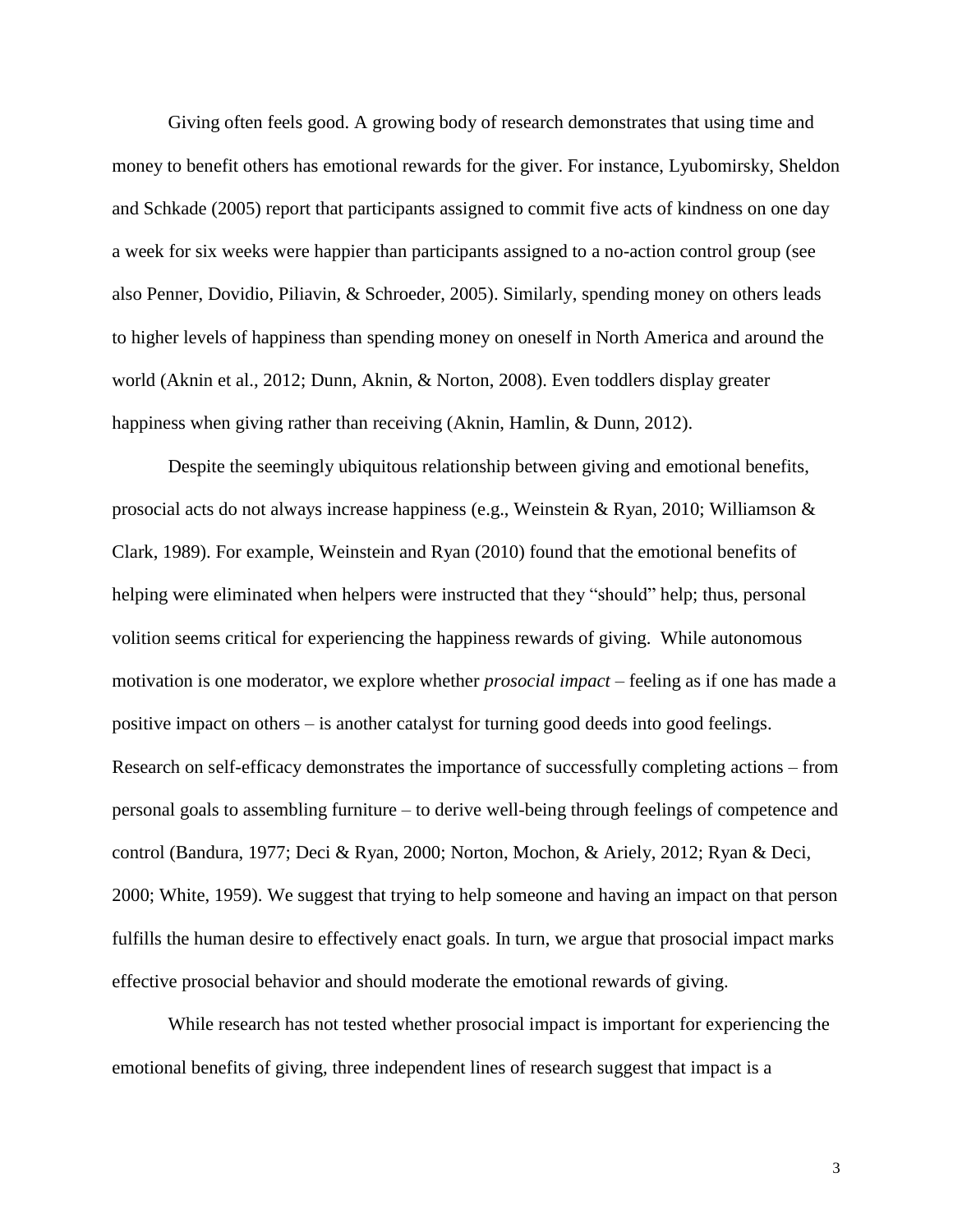predictor of *engaging* in prosocial behavior. Research on empathic joy shows that participants who adopt the perspective of someone in need are more likely to offer help to that individual if they believe they will receive feedback about their assistance (Smith, Keating, & Stotland, 1989). Research on the *identifiable victim effect* documents the disparity between how much assistance people are willing to provide identifiable victims over equal numbers of unidentified cases (e.g., Jenni & Loewenstein, 1997; Small & Loewenstein, 2003), perhaps because helping a particular person facilitates helpers' ability to imagine the difference their efforts will make. Finally, experiencing a sense of prosocial impact leads to subsequent helping behaviour (Grant, 2008; Grant et al., 2007). In one study, students who received a thank-you note from a recipient were more likely to offer additional help to this recipient and to others (Grant & Gino, 2010).

In contrast to research demonstrating that prosocial impact is an antecedent of prosocial behavior, we explore the emotional consequences of engaging in impactful prosocial behavior. Specifically, we predicted that prosocial impact would moderate the happiness induced by giving because receiving knowledge about one's impact offers evidence that one's efforts have been effective (Deci & Ryan, 2000; Ryan & Deci, 2000).

# **Overview**

Two experiments examine whether the emotional rewards of giving are greatest when givers are aware of their positive impact. In Study 1, we model instances of charitable giving by offering participants the opportunity to donate to one of two real charities that improve living conditions for children around the world: the United Nations International Children's Emergency Fund (UNICEF), which funds a variety of child health care initiatives, or an affiliated organization Spread the Net (SPN), which focuses on buying bed nets to stop the spread of malaria. While both charities assist children in need, their aims and appeals differ. UNICEF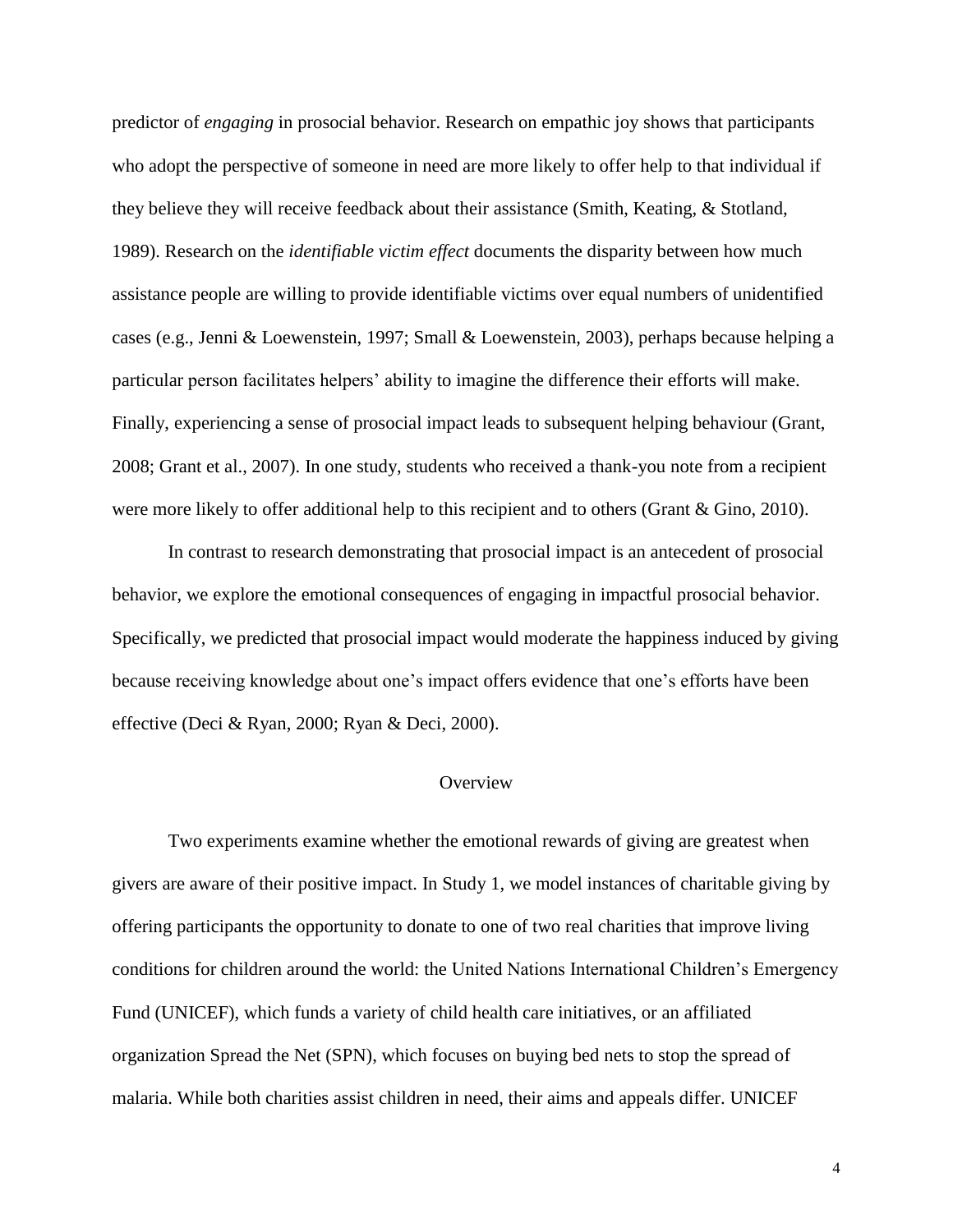advertises the range of their initiatives, while SPN advertises the substantial impact of purchasing one bed net for a child in Africa. Using these different appeals allows us to examine whether donors experience higher subjective well-being after giving to a charity that emphasizes the impact of a donor's spending. In Study 2, we tighten experimental control and use a recollection design to probe whether impactful instances of prosocial spending lead to higher happiness than low-impact prosocial spending or spending on oneself. Together, these experiments build upon previous research, looking beyond whether prosocial impact *encourages* prosocial behavior to focus on whether prosocial impact *unlocks the emotional rewards* of giving.

Across studies, we measured the broad construct of subjective well-being (SWB) using multiple scales (see Diener & Biswas-Diener, 2002; Kashdan, Biswas-Diener, & King, 2008). To maximize the breadth of our measures and the brevity of our paper, we standardized and averaged each scale to create composite SWB measures, which are reported in text. In line with recent guidelines for maximizing transparency (Simmons, Nelson & Simonsohn, 2011), we report results on each scale in the Supplementary Materials.

## Study 1

## *Method*

## *Participants and Procedure*

One-hundred twenty individuals (60% female;  $M_{age} = 21.4$ ,  $SD = 3.5$ ) on the University of British Columbia campus completed a study on charitable appeals in exchange for ten dollars. After providing consent, participants were paid, asked to sign a receipt for payment, and told to put their payment away. Participants then reported their general happiness on a single-item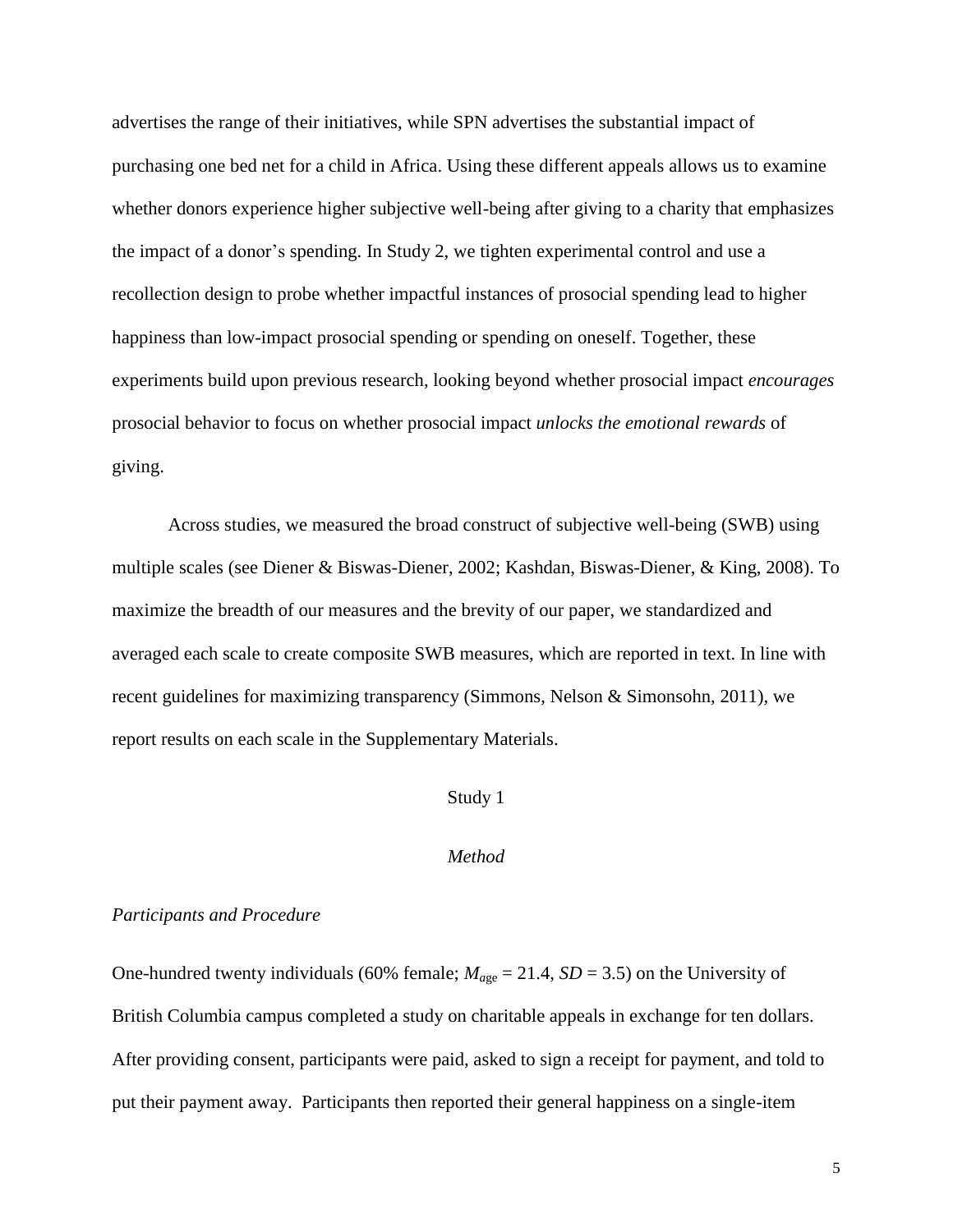measure (Abdel-Khalek, 2006) and an abbreviated 2-item version of the Subjective Happiness Scale ( $\alpha$  = .84; Lyubomirsky & Lepper, 1999). Participants were presented with a print ad for UNICEF. While examining the ad, participants were randomly assigned to one of two conditions (UNICEF or SPN) by a research assistant blind to our hypotheses (Table 1). Participants were told that the lab was collecting money for this cause, and asked if they would like to donate. If they agreed, the assistant collected the donation, and recorded their name and donation amount.

Participants then reported their SWB on a cognitive and affective measure; current positive affect was reported on the Positive and Negative Affect Schedule, which included the word "happy" (PANAS; *1-very slightly or not at all* to *5-extremely*;  $\alpha$  = .89 for 11-item scale; Watson, Clark, & Tellegen, 1988), and overall cognitive evaluation of life on the Satisfaction With Life Scale (SWLS; *1-strongly disagree* to *7-strongly agree; α* = .85; Diener, Emmons, Larson, & Griffin, 1985).

Participants also completed a five-item measure of perceived prosocial impact to assess whether they felt they had made a positive, meaningful, or significant change for someone else (*1-not at all* to 7*-very much; α* = .97; Grant et al., 2007).

# *Results*

#### *Donation rates*

Donation rates did not differ between the two conditions. Participants gave roughly five dollars to UNICEF ( $M = 5.44$ ,  $SD = 4.11$ ) and SPN ( $M = 5.07$ ,  $SD = 4.39$ ),  $F(1, 118) = .22$ , *ns.*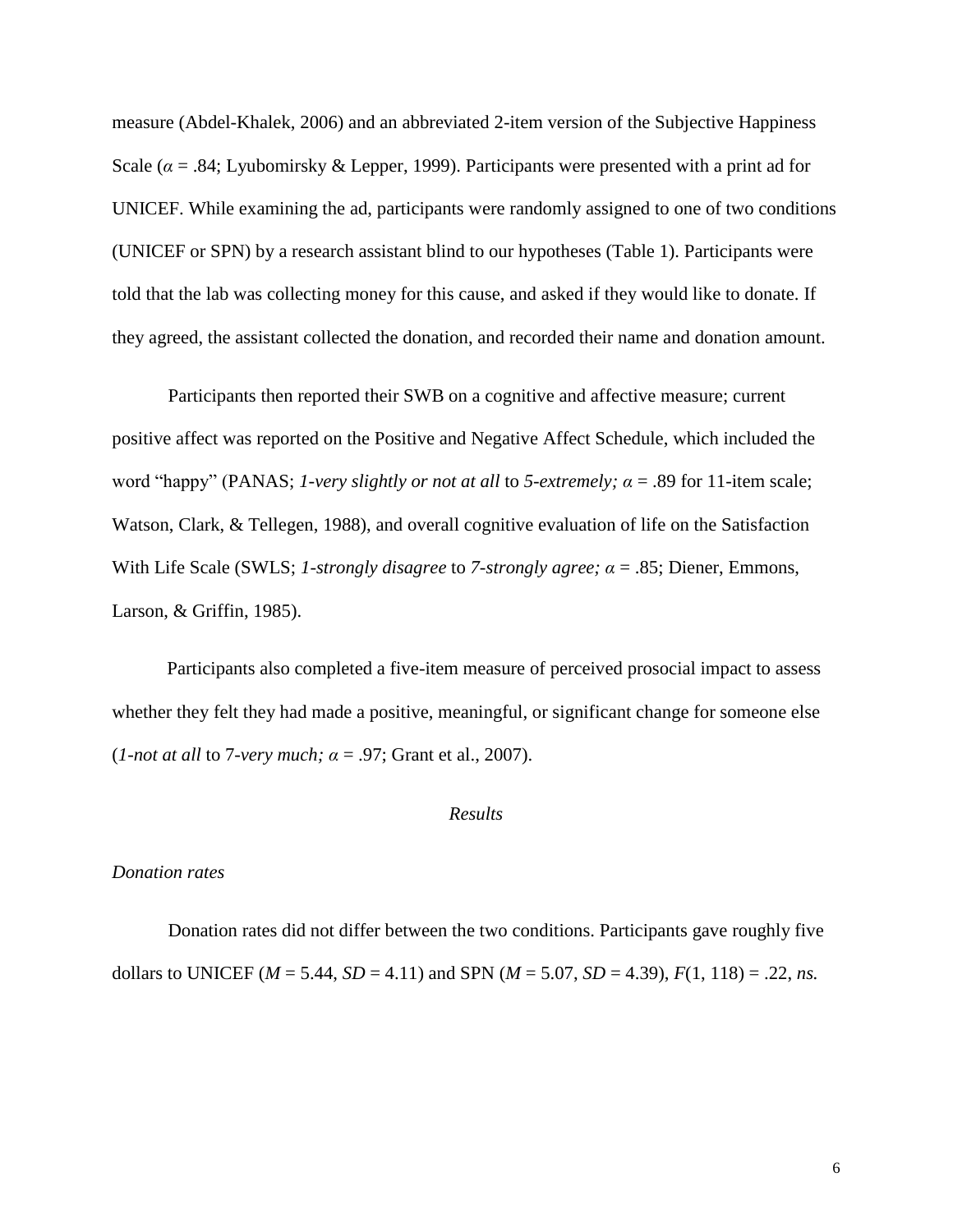## *Manipulation check*

Prosocial impact ratings were higher in the SPN condition  $(M = 4.32, SD = 2.01)$  than in the UNICEF condition ( $M = 3.57$ ,  $SD = 1.54$ ),  $t(117) = 2.30$ ,  $p < .03$ , suggesting that the charitable appeals distinguished between high and low impact giving opportunities.

# *Emotional benefits of giving*

The two baseline measures of SWB were significantly correlated,  $r(120) = .64$ ,  $p < .001$ , as were the two measures of post-donation SWB,  $r(118) = .32$ ,  $p < .001$ . As such, overall means on the two scales were standardized and combined to create broad measures of pre- and postdonation SWB. Using these composites, we examined whether condition influenced the hedonic rewards of giving by entering baseline happiness, donation amount (mean centered to zero), condition assignment ( $-1 = UNICEF$ ,  $1 = SPN$ ) and a ConditionXDonation interaction term into a regression equation predicting post-donation well-being.

Not surprisingly, baseline well-being predicted post-donation SWB ( $\beta$  = .58, *p* < .001) as did larger donations ( $\beta$  = .15,  $p$  = .051). The effect of condition was not significant ( $\beta$  = -.04,  $p$  = .61), but the ConditionXDonation interaction ( $\beta$  = .15,  $p$  < .05) predicted post-donation wellbeing, suggesting that the relationship between donation size and SWB depends upon whether the donation was given to UNICEF or SPN. Probing this interaction, we examined the relationship between donation size and well-being in the two conditions separately. Using baseline well-being and donation to predict post-donation SWB for each condition, analyses revealed that larger donations predicted higher SWB when participants gave to SPN ( $\beta$  = 0.29, *p*  $<$  0.01), but not when giving to UNICEF ( $\beta$  = 0.00, *ns*). Thus, giving more money to charity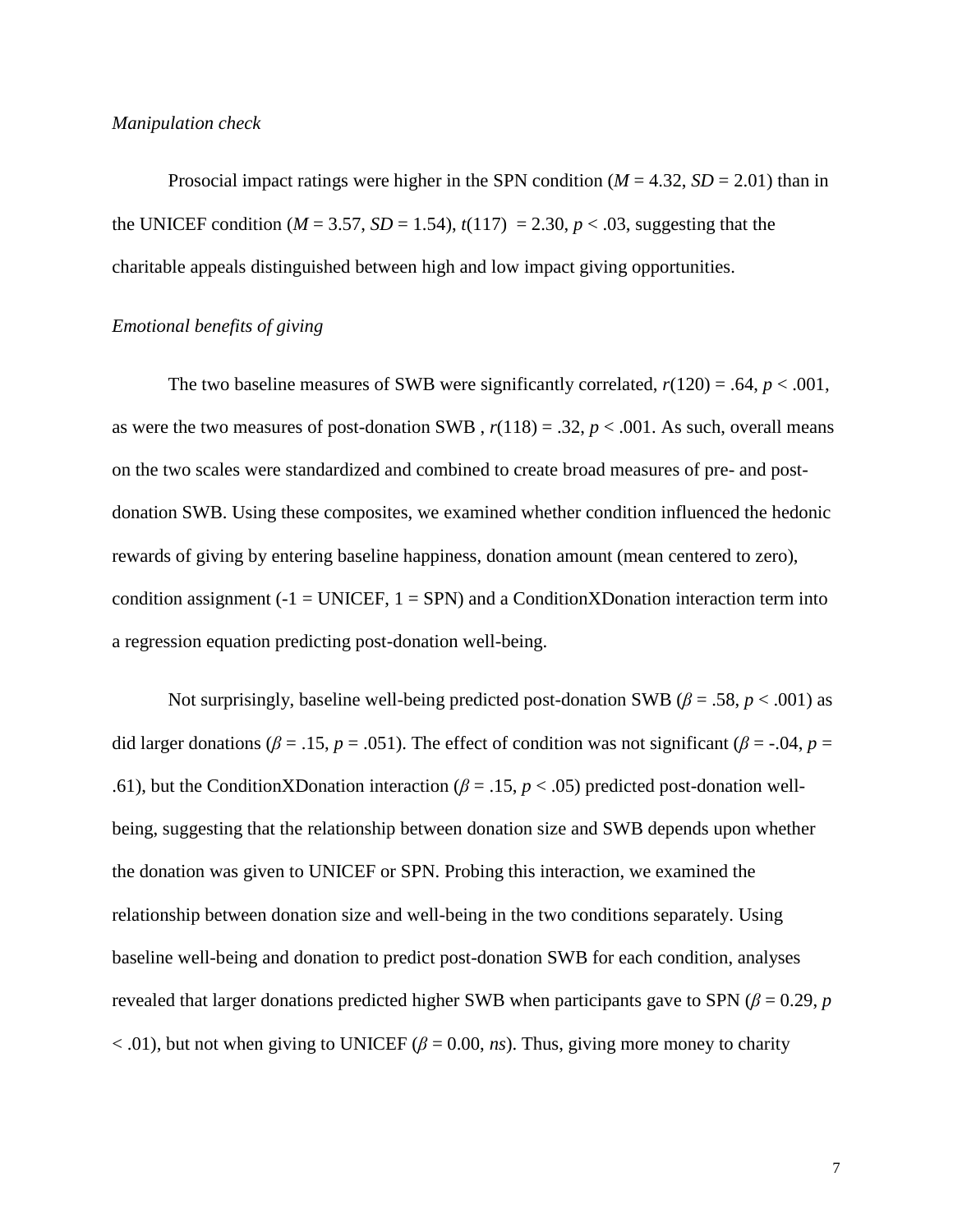predicted higher SWB only when participants donated to a charity that provided information about how their donation would make a positive impact (Figure 1).

## *Discussion*

These results suggest that the emotional benefits of giving may depend on the extent to which donors are presented with information about how their donation impacts recipients. Participants offering larger donations to charity experienced higher happiness, but only when donations were given to SPN – a charity that clearly identified how donations would be used to help recipients. This effect occurred beyond baseline happiness – suggesting that the relationship between happiness and donation size was not a result of pre-existing well-being differences.

Study 1 was designed to maximize external validity and thus we presented participants with the language used by real charities to encourage donations. This strategy allowed us to demonstrate that people experience very different emotional rewards from giving to charities with similar missions (helping needy children). Remarkably, we found that people who donated more money to one of the world's best known charities, UNICEF, failed to reap any emotional benefits from their generosity. Yet, people who donated more money to an affiliated charity (SPN) that highlights perceived impact did report greater happiness. These findings underscore the potential real-world importance of maximizing prosocial impact, but because we used real charitable appeals, the ads differed along multiple dimensions other than impact (e.g., specificity of beneficiary). Thus, while Study 1 is consistent with the hypothesis that prosocial impact moderates the emotional benefits of generosity, a controlled experiment is necessary to confirm that differences in prosocial impact *cause* differences in the emotional benefits of prosocial spending. This was the goal of Study 2, which used a spending recollection paradigm; this strategy has been utilized successfully in previous research studying the emotional consequences

8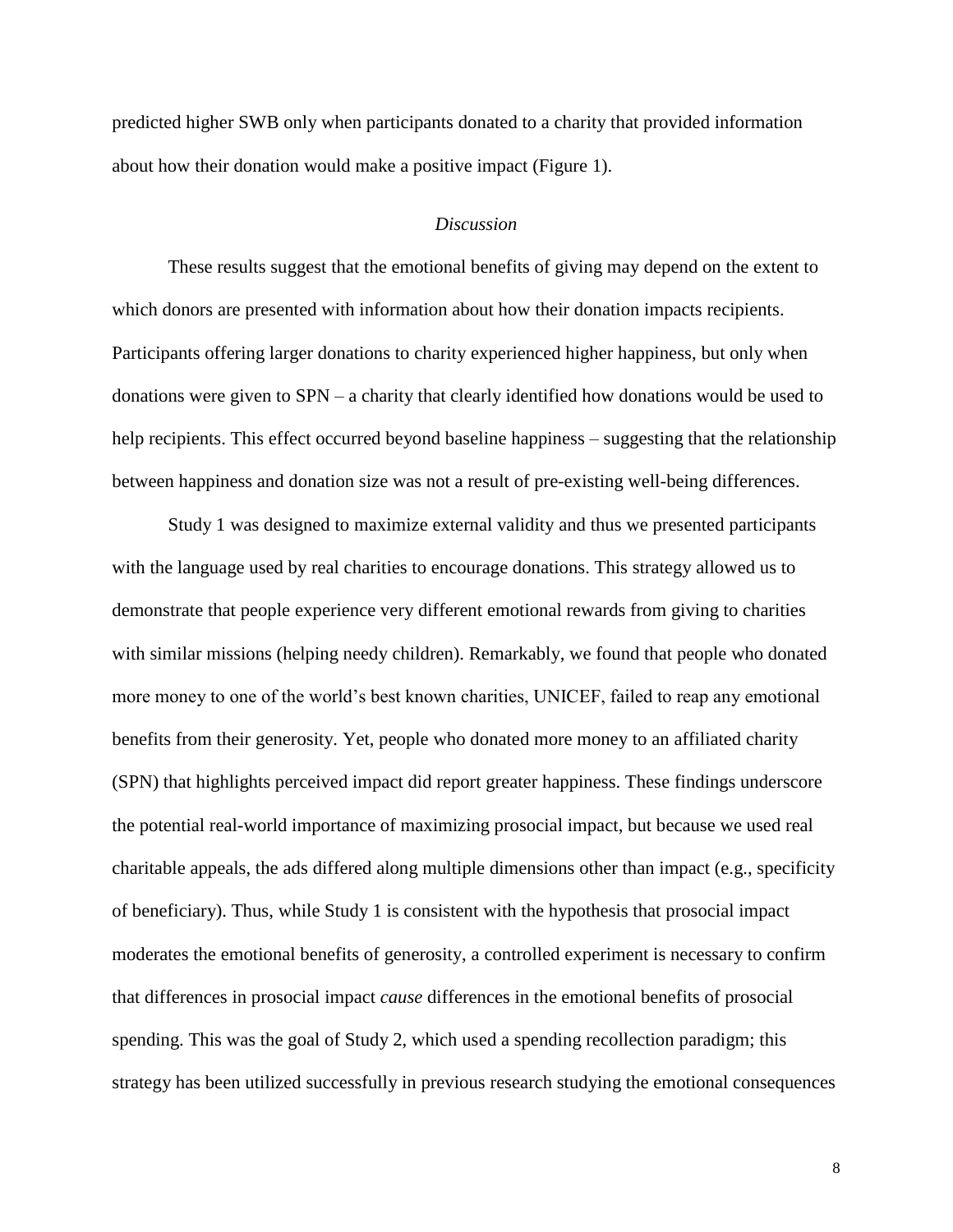of real-world spending (e.g., Van Boven & Gilovich, 2003).

Whereas Study 1 allowed participants to donate to charities offering high and low levels of impact, some participants in Study 2 recalled an instance in which their prosocial purchase had *no* impact. Therefore, in Study 2, we predicted that participants would report the highest happiness after recalling a time they spent money on others when their donation had positive impact on the recipient.

# Study 2

#### *Method*

## *Participants and Procedure*

One-hundred eighty-one individuals (69% female) were recruited for monetary payment on Amazon's Mechanical Turk system. Participants were predominantly from the United States (85.1%), with additional participants from Canada (2.2%), Ecuador (0.6%), Mexico (0.6%), and unknown locations (11.6%).

Participants were randomly assigned to one of three conditions<sup>1</sup> in which they vividly recalled the last time they spent approximately twenty dollars on: themselves (*personal*), someone else in a way that had a meaningful impact on that person (*prosocial boost*), or someone else but the purchase did not have an impact on that person (*prosocial blocked*). Afterward, participants reported their current affect on the PANAS ( $\alpha$  = .90; Watson et al., 1988), their life satisfaction on the SWLS ( $\alpha$  = .93; Diener et al., 1985) and completed the same measure of perceived prosocial impact used in Study 1 ( $\alpha$  = .97; Grant et al., 2007).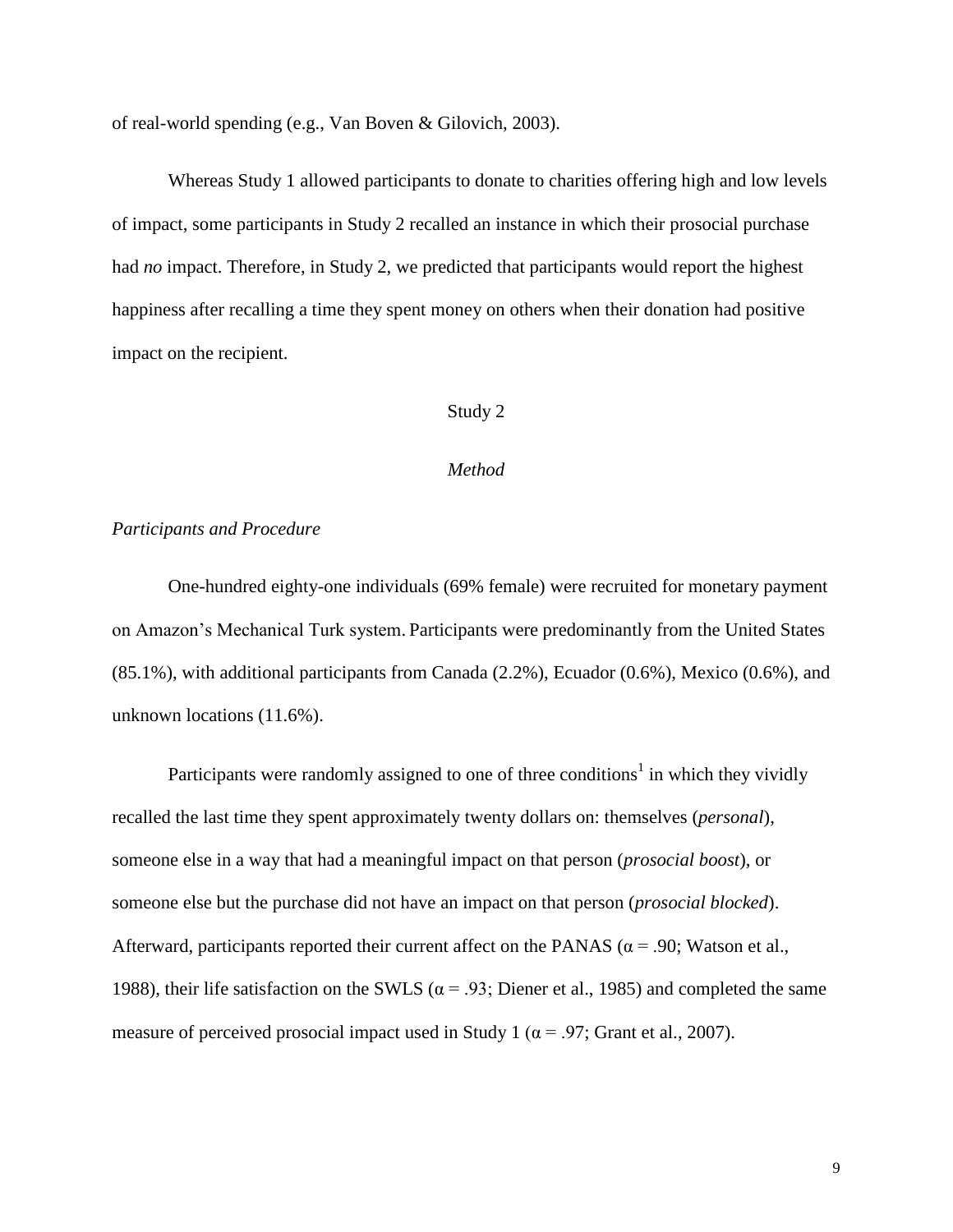#### *Results*

#### *Manipulation check*

We predicted that prosocial impact ratings would differ across the three recollection conditions, such that participants assigned to the prosocial boost condition would report the highest levels of prosocial impact, followed by participants in the prosocial blocked and then personal spending conditions. A one-way ANOVA supported this hypothesis,  $F(2, 174) =$ 104.52,  $p < .001$ , as did Fisher's LSD post-hoc contrasts (see Table 2).

#### *Subjective Well-being*

Consistent with Study 1, the two SWB measures were significantly correlated  $r(181) =$ .29, *p* < .001, so the two scales were standardized and combined to create one measure of SWB. Using this measure, we conducted a one-way ANOVA comparing the well-being of participants. The overall analysis revealed a significant effect  $F(2, 178) = 4.18$ ,  $p < .02$ , and Fisher's LSD contrasts revealed that participants in the prosocial boost condition reported higher SWB than participants in the other two conditions, while SWB levels in the personal and prosocial blocked conditions did not differ (Table 2). Thus, recalling a previous prosocial spending experience led to the highest SWB when participants recalled a time that their spending had a positive impact on the recipient.

## *Discussion*

Study 2 provides additional support for the hypothesis that prosocial impact moderates the emotional benefits of prosocial spending. Participants assigned to recall a time they spent on others in way that had positive impact reported higher well-being than participants who recalled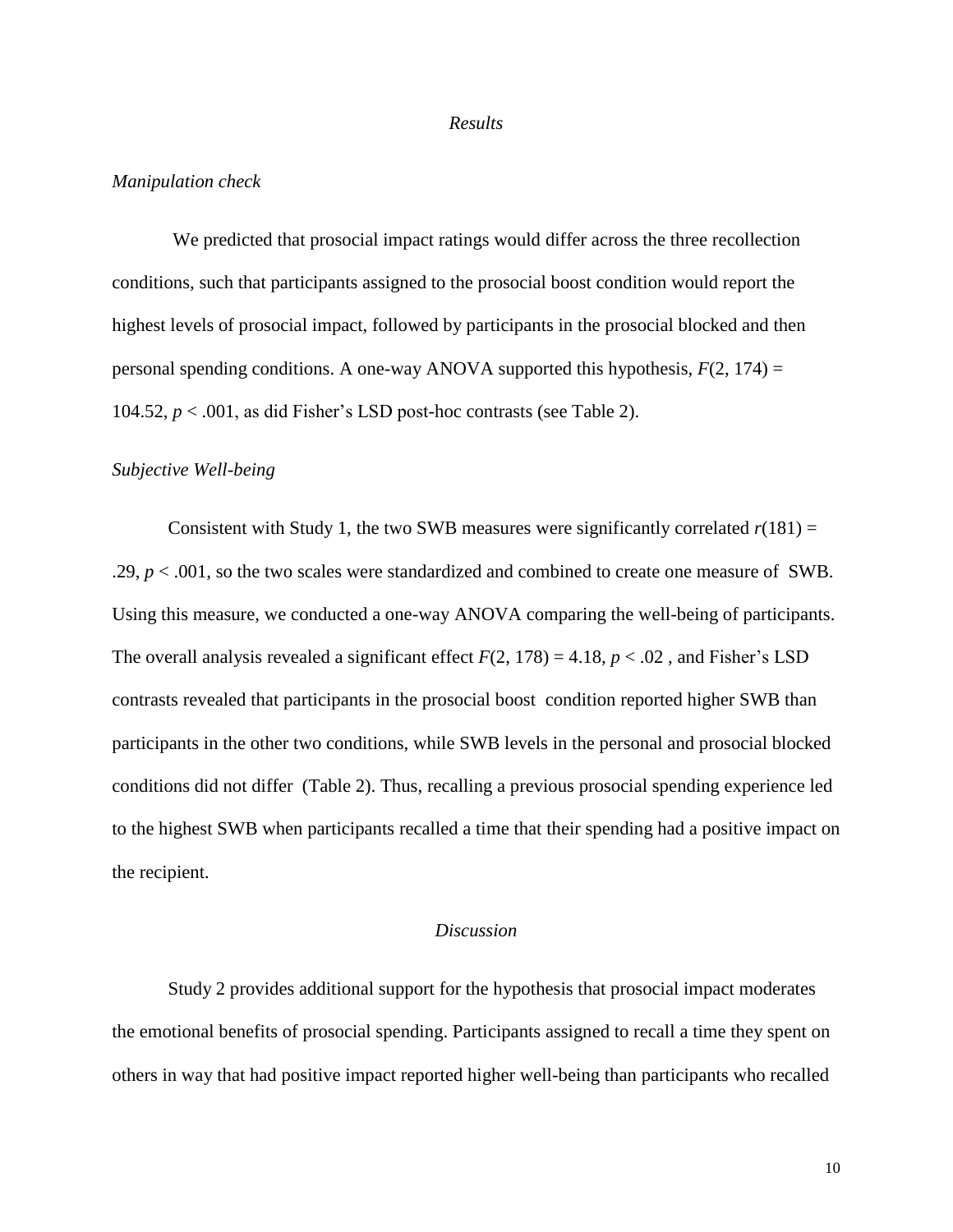a time they spent on someone else but did not have an impact, and participants who recalled a time they spent on themselves. These results provide a conceptual replication of Study 1 with a more tightly-controlled recollection paradigm.

# General Discussion

Two studies suggest that prosocial impact unleashes the emotional rewards of giving. In Study 1, giving more money to charity led to higher levels of well-being only when donations were given to SPN – a charity that clearly identified how donations were used to help recipients. Similarly, in Study 2, participants assigned to recall a previous spending experience reported the highest levels of happiness after reflecting upon a time they spent on others and had an impact.

Whereas Study 1 was designed to maximize external validity, Study 2 was designed to maximize internal validity. In Study 1, we used a real charitable appeal that did not provide donors with any information about how exactly their gift would be used, leaving the impact of their donation ambiguous. In Study 2, we specified that participants in the prosocial-blocked condition should recall a time when their generous spending did not have an impact, thereby eliminating ambiguity and tightening experimental control. Although the degree of impact was left ambiguous in the UNICEF condition of Study 1 and eliminated in the prosocial-blocked condition of Study 2, the results across studies were remarkably similar; participants who gave more money to UNICEF experienced no measurable happiness payoff relative to those who kept more of their payment for themselves, and participants in the prosocial-blocked condition experienced no greater happiness relative to those who recalled spending money on themselves. Taken together, these studies provide initial evidence that failing to *provide* information about impact may be akin to failing to *have* an impact in terms of the emotional consequences for donors.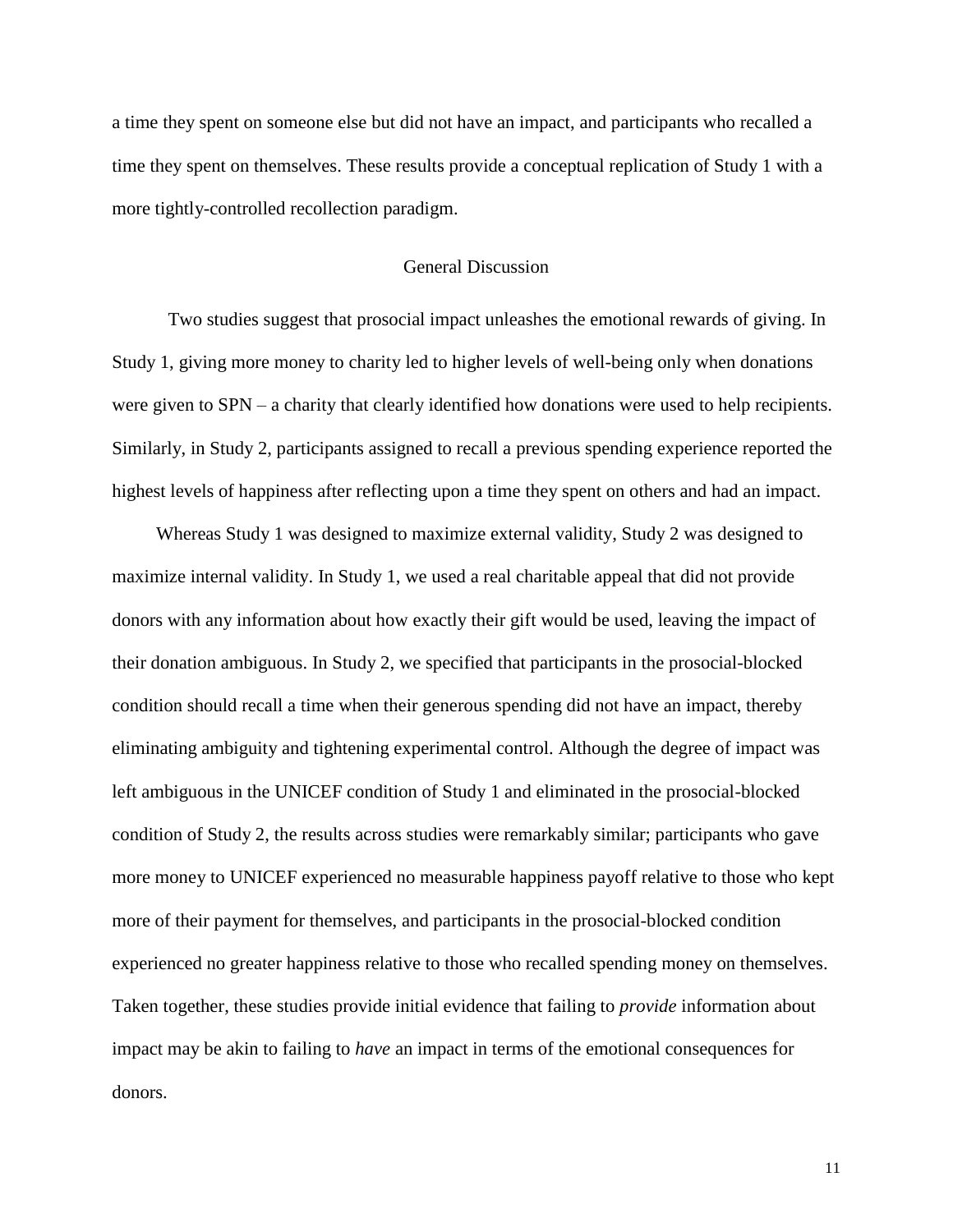These findings extend previous research by documenting an important catalyst for the emotional benefits of giving: helping is most likely to lead to happiness when helpers know they have assisted another person in a meaningful way. These findings also offer a new framework for understanding varied support for the emotional benefits of prosocial behavior. While past research has presented mixed results for the relationship between giving and happiness – with kind actions sometimes increasing happiness and other times not – we present evidence suggesting that prosocial behavior is most likely to produce hedonic gains when helpers are aware of their effective assistance.

The present work underscores the importance of impact in unleashing the emotional rewards of giving, though we note that our results are from a sample of predominantly North American participants. Recent research suggests that the benefits of generous spending on wellbeing generalize to other countries around the world – from Canada to Uganda to South Africa (Aknin et al., 2012) – but future research should explore whether factors that increase the ―giving-happiness‖ link vary meaningfully between cultures. Whereas the current results suggest that perceived impact is a key contributor in producing happiness among North American givers, impact may play a different role in other cultures, where both forms and norms of giving vary widely. For example, the frequency with which recipients acknowledge the impact that a giver's prosocial spending has had may make generous spending more rewarding in some cultures than others.

In contrast to results reported in identifiable victim effect experiments, participants in Study 1 did not offer larger donations to the high impact cause. This may have occurred because of several methodological features of our experiment, such as the request for an immediate donation and the fixed ten dollar study payment. These results hint toward a promising feature of

12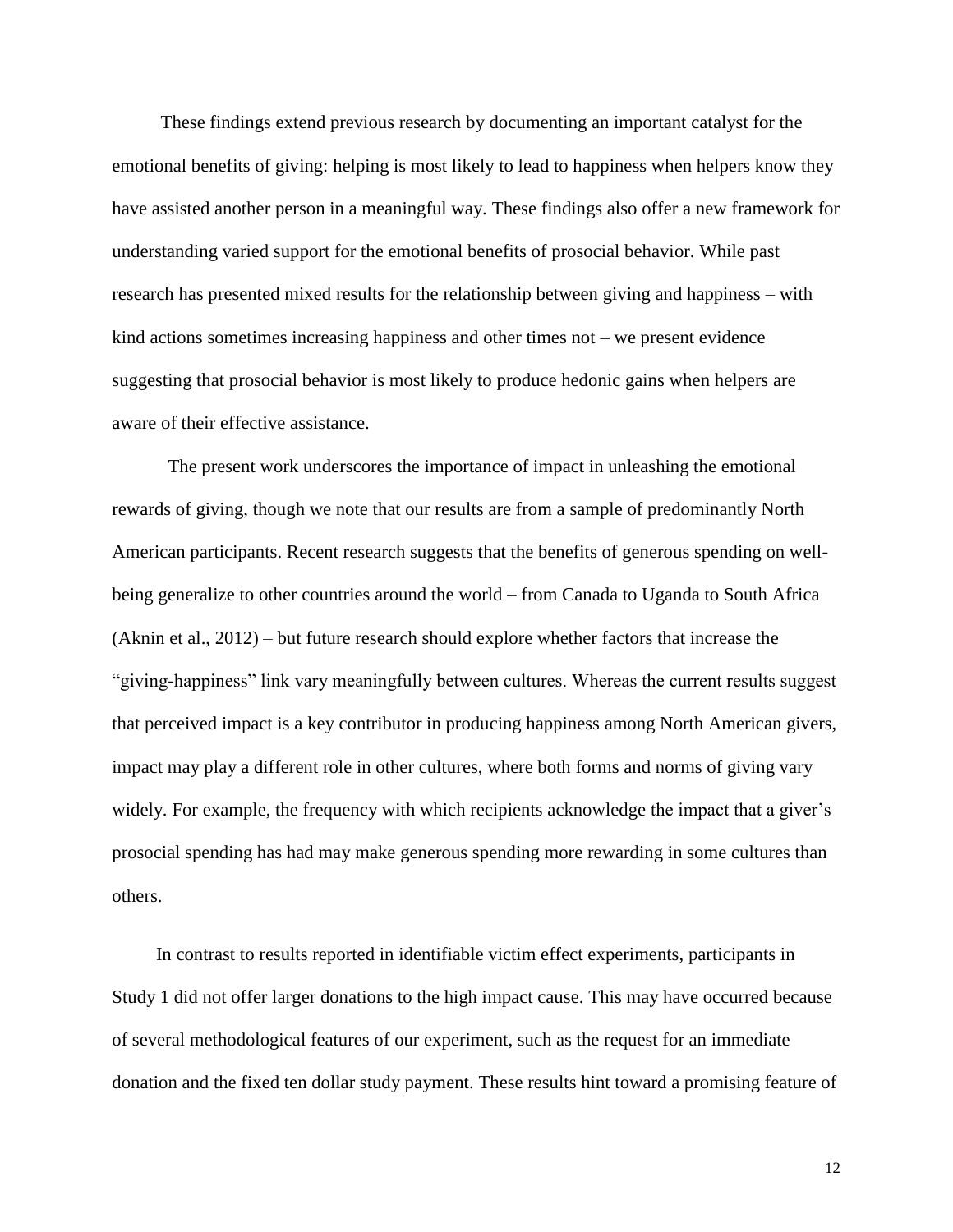prosocial impact; although the high impact giving conditions of Study 1 were not enough to boost generosity, impact information did unleash the emotional rewards of giving. Hence, even when giving conditions do not increase donations, givers may still experience greater emotional rewards when engaging in more impactful acts of prosocial spending.

Offering donors the opportunity to learn about the impact of their donation may have additional positive downstream consequences. While participants gave equal amounts of money to UNICEF and SPN in Study 1 on average, donating money to SPN provided greater emotional rewards. Previous research suggests that when people experience greater emotional rewards from giving, they are more likely to engage in generous spending in the future; in one study, the happier participants felt after reflecting on a past spending experience, the more likely they were to choose to spend a new windfall on others rather than themselves (Aknin, Dunn, & Norton, 2011). Thus, impactful acts of prosocial spending might be most likely to inspire larger future donations, initiating a positive feedback loop between giving and happiness.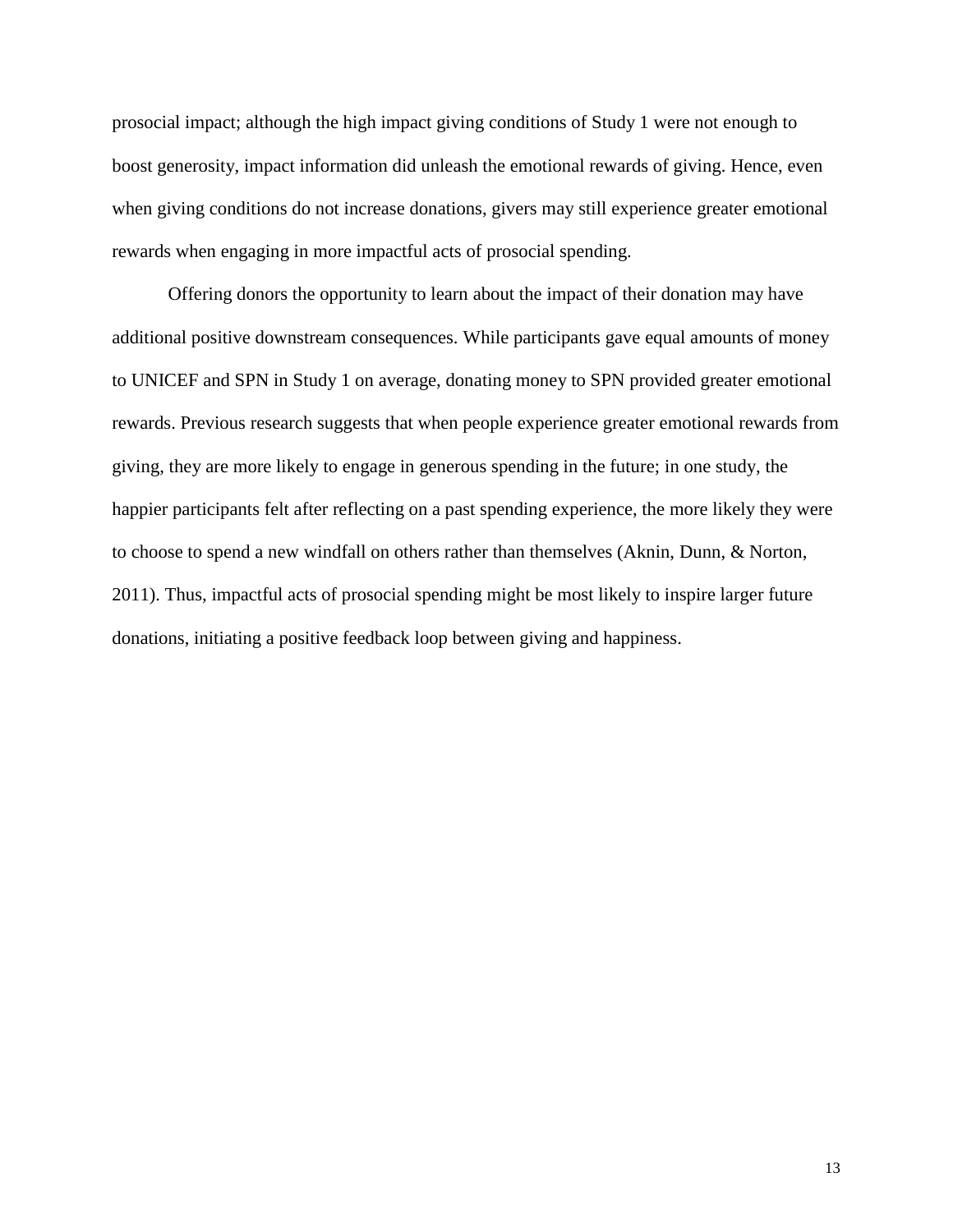#### References

- Abdel-Khalek, A.M. (2006). Measuring happiness with a single-item scale. *Social Behaviour and Personality, 34*, 139-150.
- Aknin, L. B., Barrington-Leigh, C. P., Dunn, E. W., Helliwell, J. F., Burns, J., Biswas-Diener, R., Kemeza, I., Nyende, P., Ashton-James, C., & Norton, M. I. (2012). Prosocial spending and well-being: Cross-cultural evidence for a psychological universal. Manuscript under review.
- Aknin, L. B., Dunn, E. W., & Norton, M. I. (2011). Happiness runs in a circular motion: Evidence for a positive feedback loop between prosocial spending and happiness. *Journal of Happiness Studies*, *13(2),* 347-355.
- Aknin, L.B., Hamlin, J.K. & Dunn, E.W. (2012). Giving leads to happiness in young children. *PLoS One*, *7(6),* e39211.
- Bandura, A. (1977). Self-efficacy: Toward a unifying theory of behavioral change. *Psychological Review, 84*, 191–215.
- Deci, E. L., & Ryan, R. M. (2000). The "what" and "why" of goal pursuit: Human needs and the self-determination of behavior. *Psychological Inquiry, 11*, 227-268.
- Diener, E., & Biswas-Diener, R. (2002). Will money increase subjective well-being? *Social Indicators Research, 57*, 119-169.
- Diener, E., Emmons, R. A., Larson, R. J., Griffin, S. (1985). The Satisfaction with Life Scale. *Journal of Personality Assessment, 49*, 71-75.
- Dunn, E. W., Aknin, L. B., & Norton, M. I. (2008). Spending money on others promotes happiness. *Science, 319*, 1687-1688.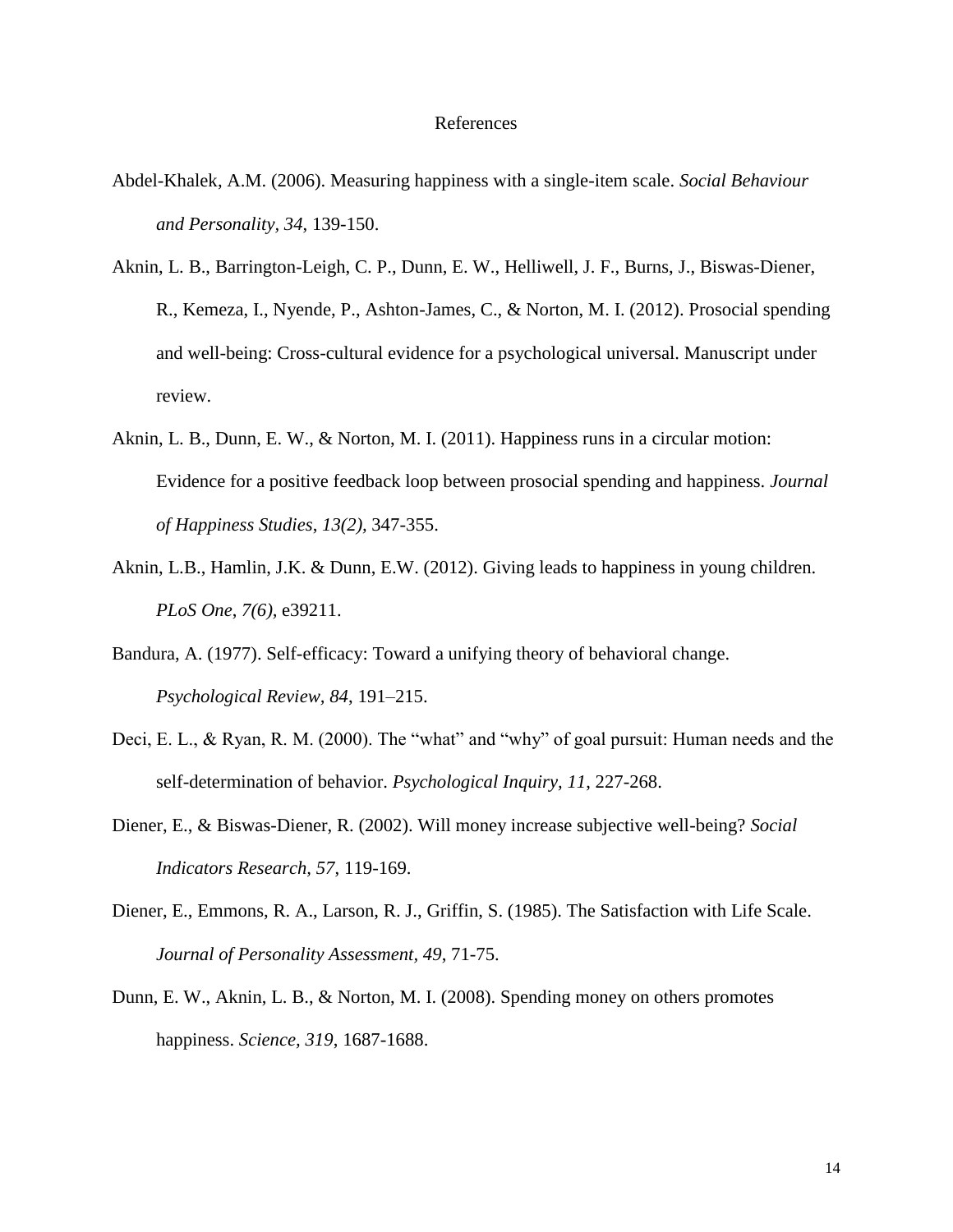- Grant, A. M. (2008). The significance of task significance: Job performance effects, relational mechanisms, and boundary conditions. *Journal of Applied Psychology, 93,* 108-124.
- Grant, A. M., Campbell, E. M., Chen, G., Cottone, K., Lapedis, D., & Lee, K. (2007). Impact and the art of motivation maintenance: The effects of contact with beneficiaries on persistence behaviour. *Organizational Behaviour and Human Decision Processes, 103*, 53- 67.
- Grant, A. M., & Gino, F. 2010. A little thanks goes a long way: Explaining why gratitude expressions motivate prosocial behaviour. *Journal of Personality and Social Psychology, 98,* 946-955.
- Jenni, K.E., & Loewenstein, G. (1997). Explaining the "identifiable victim effect". *Journal of Risk and Uncertainty, 14*, 235-257.
- Kashdan, T. B., Biswas-Diener, R., & King, L. A. (2008). Reconsidering happiness: The costs of distinguishing between hedonics and eudaimonia*. Journal of Positive Psychology, 3*, 219-233.
- Lyubomirsky, S., & Lepper, H. S. (1999). A measure of subjective happiness: Preliminary reliability and construct validation. *Social Indicators Research, 46*, 137-155.
- Lyubomirsky, S., Sheldon, K. M., & Schkade, D. (2005). Pursuing happiness: The architecture of sustainable change. *Review of General Psychology, 9*, 111–131.
- Norton, M.I., Mochon, D., & Ariely, D. (2012). The IKEA effect: When labor leads to love. *Journal of Consumer Psychology*, *22*, 453-460.
- Penner, L. A., Dovidio, J. F., Piliavin, J. A., & Schroeder, D. A. (2005). Prosocial behavior: Multilevel perspectives. *Annual Review of Psychology, 56*, 365-92.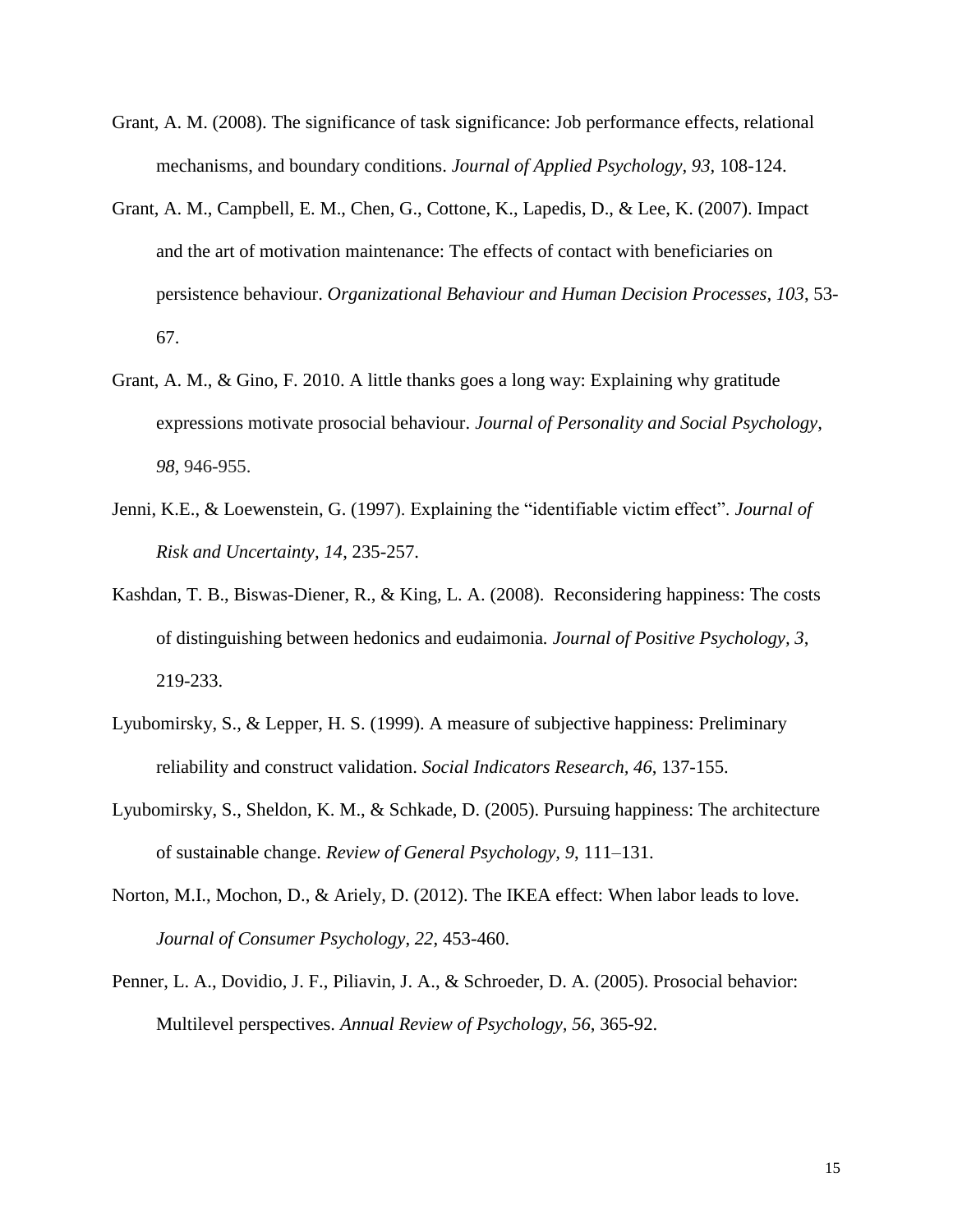- Ryan, R. M., & Deci, E. L. (2000). Self-Determination Theory and the facilitation of intrinsic motivation, social development, and well-being. *American Psychologist, 55*, 68-78.
- Simmons J., Nelson L., & Simonsohn U. (2011). False-positive psychology: Undisclosed flexibility in data collection and analysis allow presenting anything as significant. *Psychological Science, 22*, 1359-1366.
- Small, D. A., & Loewenstein, G. (2003). Helping a victim or helping the victim: Altruism and identifiability. *Journal of Risk and Uncertainty, 26*, 5-16.
- Smith, K.D., Keating, J.P., & Stotland, E. (1989). Altruism reconsidered: The effect of denying feedback on a victim's status to empathic witnesses. *Journal of Personality and Social Psychology, 57*, 641–650.
- Van Boven, L., & Gilovich, T. (2003). To do or to have? That is the question. *Journal of Personality and Social Psychology, 85*, 1193-1202.
- Watson, D., Clark, L. A., & Tellegen, A. (1988). Development and validation of brief measures of positive and negative affect: The PANAS scales. *Journal of Personality and Social Psychology, 54*, 1063-1070.
- Weinstein, N., & Ryan, R. M. (2010). When helping helps: Autonomous motivation for prosocial Behaviour and its influence on well-being for the helper and recipient. *Journal of Personality and Social Psychology, 98*, 222-244.
- White, R. W. (1959). Motivation reconsidered: The concept of competence. *Psychological Review, 66,* 297–333.
- Williamson, G. M., & Clark, M. S. (1989). Providing help and desired relationship type as determinants of changes in moods and self-evaluations. *Journal of Personality and Social Psychology, 56*, 722-734.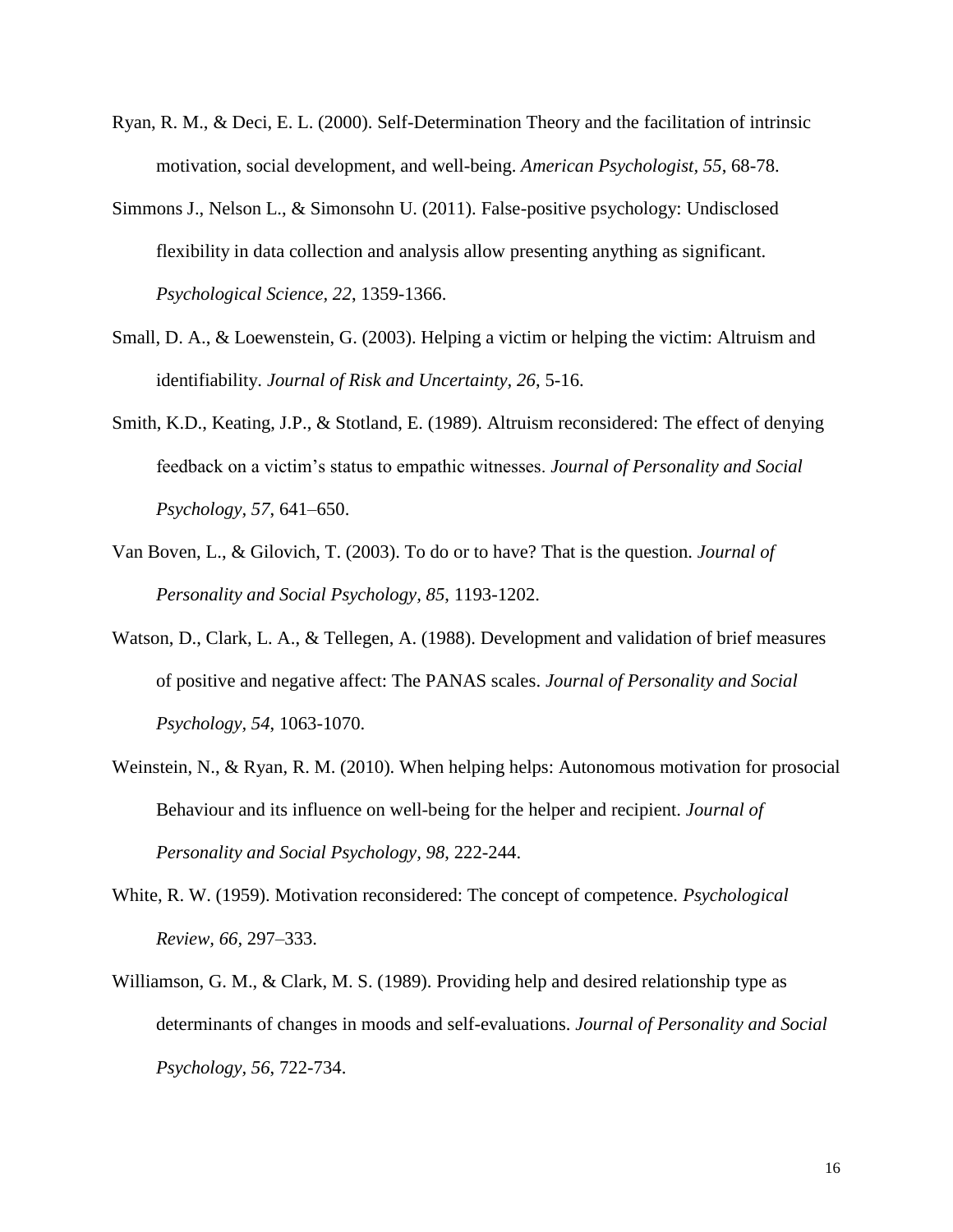## Footnote

 $1$  Another group of participants was assigned to recall the last time they spent approximately twenty dollars on someone else and report their SWB. This condition was included to determine whether the difference between the prosocial boost and prosocial blocked conditions was driven by elevated well-being in the boost condition, depressed well-being in the blocked condition, or both. Participants in this prosocial recall condition reported well-being levels ( $M = -0.09$ ,  $SD =$ .94) that did not differ from the personal or prosocial blocked conditions (*p*s > .80), but did differ from the prosocial boost condition ( $p < .04$ ), indicating that impact information is critical for unleashing the emotional rewards of giving.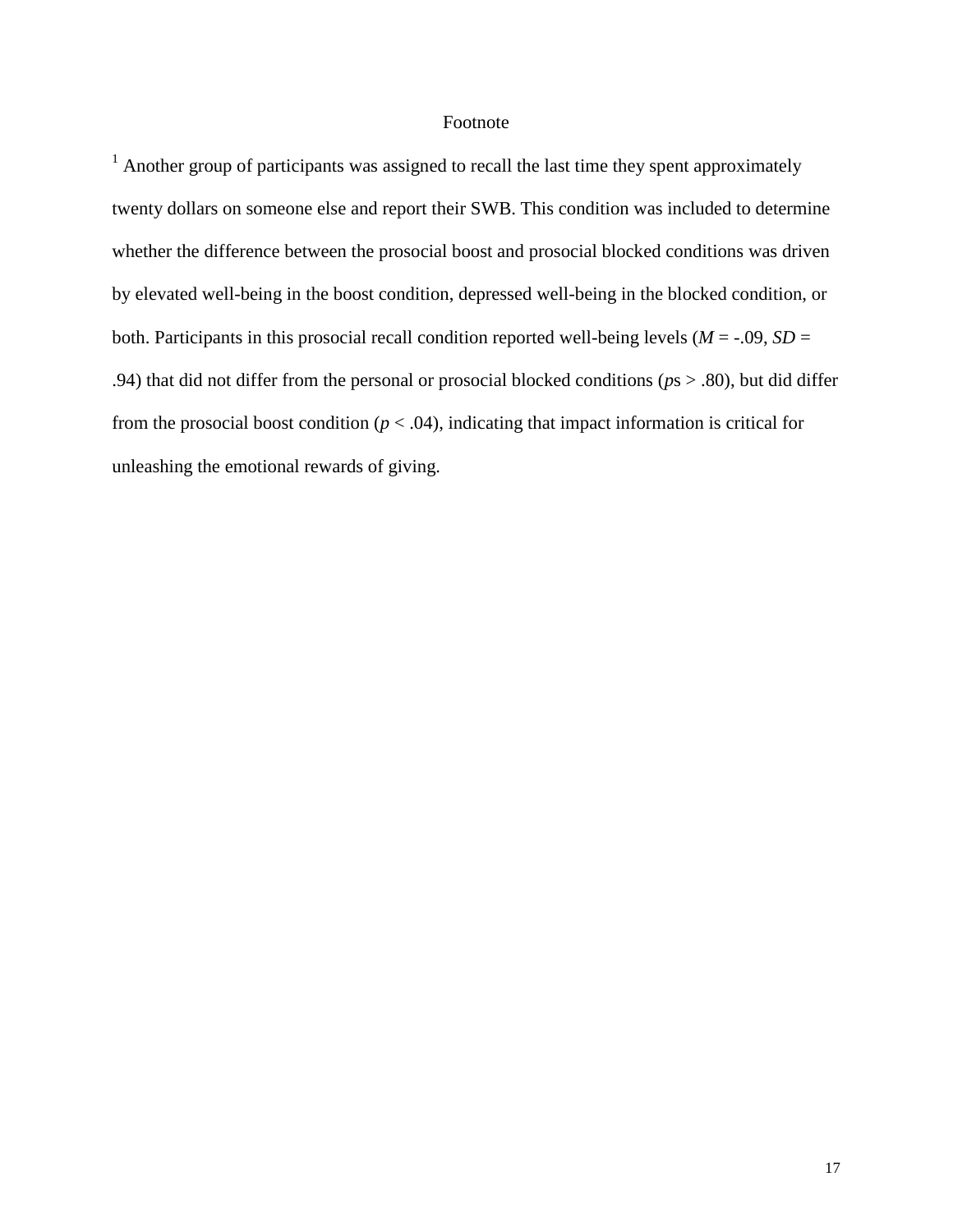*Table 1*. Charitable appeals provided in Study 1.

| Organization   | Charitable Appeal                                                                                                                                                                                                                                                                                                                                                                                                                                                                     |
|----------------|---------------------------------------------------------------------------------------------------------------------------------------------------------------------------------------------------------------------------------------------------------------------------------------------------------------------------------------------------------------------------------------------------------------------------------------------------------------------------------------|
| <b>UNICEF</b>  | Before you make a decision about donating though, you should know<br>that your donation will be given to the United Nations International<br>Children's Emergency Fund (UNICEF), which is a charitable<br>foundation whose work is carried out in 190 countries around the<br>world. The heart of UNICEF's work is in the field with some 10,000<br>employees working on international priorities such as child<br>protection, survival and development.                              |
| Spread the Net | Before you make a decision about donating though, you should know<br>that your donation will be given to Spread the Net, a subsidiary<br>branch of the United Nations International Children's Emergency<br>Fund (UNICEF). This cause was initiated to raise awareness and<br>help wipe out death by malaria. Every \$10 collected purchases a bed<br>net for a child in Africa — a simple, effective, inexpensive way to<br>make a BIG difference — saving lives, one net at a time. |

Note: Charity descriptions were created using language from each charity's website.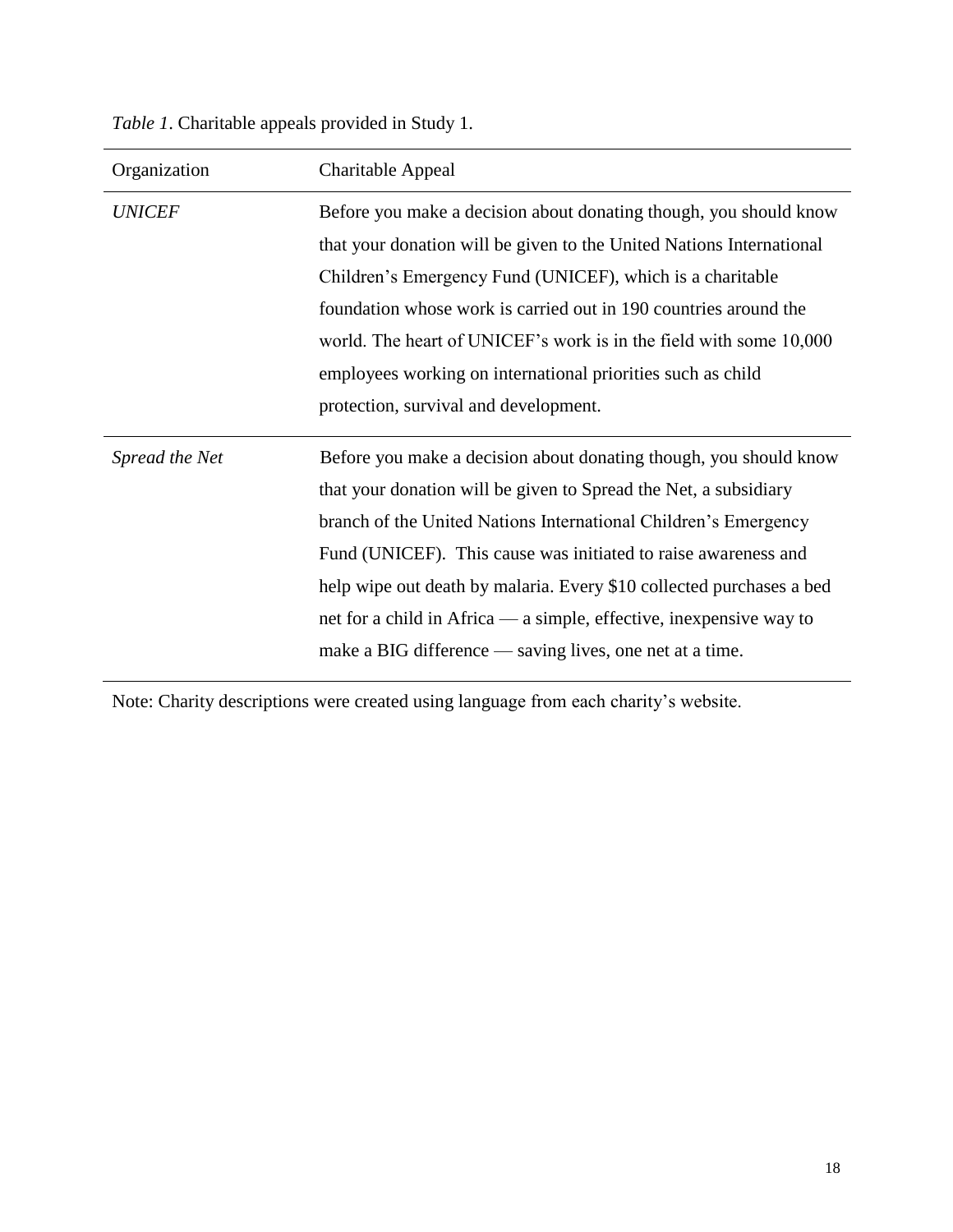|                         | <b>Recall Condition</b> |                          |                          |  |
|-------------------------|-------------------------|--------------------------|--------------------------|--|
|                         | <b>Prosocial Boost</b>  | <b>Prosocial Blocked</b> | Personal                 |  |
| <b>Prosocial Impact</b> | 5.04 $(1.20)^a$         | $2.54(1.58)^{b}$         | 1.51 $(1.09)^c$          |  |
| Subjective Well-Being   | .23 (.79) $^a$          | $-.16(.80)^{b}$          | $-.12(.87)$ <sup>b</sup> |  |

*Table 2*. Means and standard deviations for the three recollection conditions in Study 2.

Note: Superscript text denotes significant mean differences. Means with the same superscript are not significantly different from one another at the  $p = .05$  level.